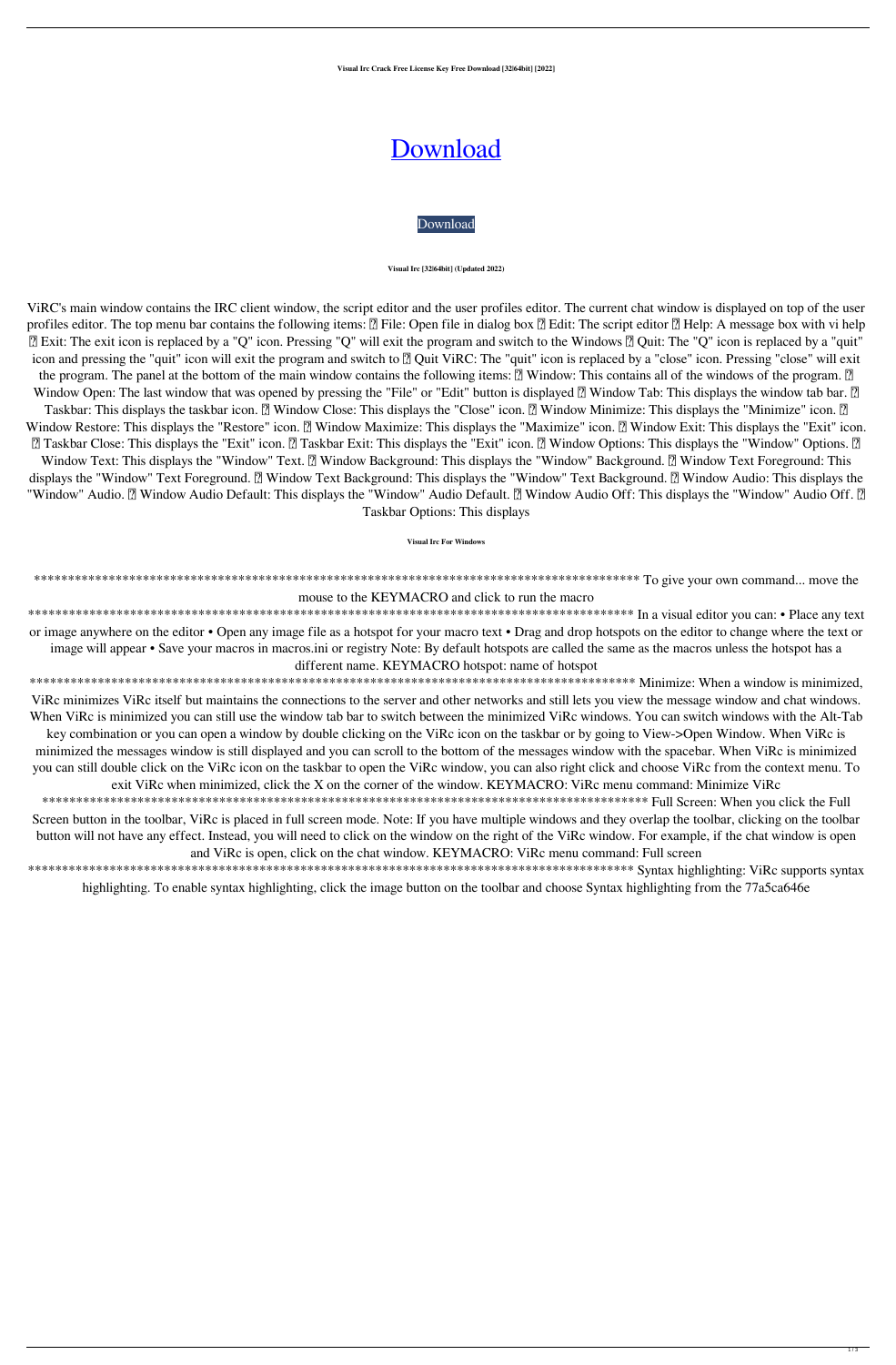**Visual Irc With Full Keygen (Updated 2022)**

There's no other chat client as configurable as Visual Irc. If your fancy is eye-candy, then it's got you covered. The user interface and menu bar are completely configurable and fully skinable. Chat with up to 20 people in a single window tab, without starting up 20 copies. Choose from 50 themes, or create your own using the powerful scripting engine. The minimum size of window you can create is smaller than the 8MB we use in our other products, with no hard limits. The server list shows you ALL servers, not just the ones you've logged onto before. It's multi-language: you can chat in Japanese, Portuguese, French, Spanish, German, Italian, Chinese, English, Polish, Greek, Russian, Hebrew, Dutch, Swedish, Japanese, Portuguese, Hebrew, Chinese, Russian, Greek, and of course, English. You can even switch between those languages by clicking a checkbox in the menu. Visual Irc can be run from a floppy or a USB stick with no performance hit. It's FREE. No nag screen, no nag fee, no time limit. You can run Visual Irc from any Windows system, including Vista. If you're running XP, you can download our previous version, which also worked with the whole Vista UI, but has some limits in appearance and functionality. Visual Irc has the most powerful scripting engine we have ever used. It can do more things than you can imagine, even in such a small program. You can even use Visual Irc to program Visual Irc, and use it as a full-featured client. Paint.NET is a bitmap image editor for Windows that provides a complete solution to image editing. GIMP is a free, highly customizable, professional-quality, 2D graphics manipulation program for Windows. It can be used for photo retouching, image compositing, image authoring, and much more. Batch Processing is a powerful and user-friendly tool for creating documents from data in a database. It is designed to be the tool of choice for processing large quantities of data. SWF Decompiler is a utility that decompiles Flash SWF files. This allows you to disassemble an SWF file, create the source code, and compile it. Advance Graphics Library is a fully featured library of drawing and image manipulation functions. Using this library, you can write programs that utilize drawing functions

### **What's New In Visual Irc?**

Visual Irc is a free, easy to use, UNIX-like irc chat program with a graphical user interface that is as easy to use as a standard text-based irc client. "Visual Irc" is the name for the Windows port, and it still does not require registration or use of the internet. More Information: More information on "Visual Irc" is available at Please report any bugs or suggestions to the webmaster via email: visualirc@viirc.org. Pre-compiled binaries for Windows can be found at If you like "Visual Irc", please let your friends know about it! 10/26/2003 - Visual Irc 1.03 is released! This is a minor version. If you like "Visual Irc", please let your friends know about it! 9/10/2003 - Visual Irc 1.02 is released! This is a minor version. If you like "Visual Irc", please let your friends know about it! 8/5/2003 - Visual Irc 1.01 is released! This is a minor version. If you like "Visual Irc", please let your friends know about it! 7/19/2003 - Visual Irc 1.0 is released! This is a minor version. If you like "Visual Irc", please let your friends know about it! 6/22/2003 - Visual Irc 0.15 is released! This is a minor version. If you like "Visual Irc", please let your friends know about it! 5/28/2003 - Visual Irc 0.14 is released! This is a minor version. If you like "Visual Irc", please let your friends know about it! 5/22/2003 - Visual Irc 0.13 is released! This is a minor version. If you like "Visual Irc", please let your friends know about it! 5/12/2003 - Visual Irc 0.12 is released! This is a minor version. If you like "Visual Irc", please let your friends know about it! 4/28/2003 - Visual Irc 0.11 is released! This is a minor version. If you like "Visual Irc", please let your friends know about it! 4/25/2003 - Visual Irc 0.10 is released! This is a minor version. If you like "Visual Irc", please let your friends know about it! 4/13/2003 - Visual Irc 0.9 is released! This is a minor version. If you like "Visual Irc", please let